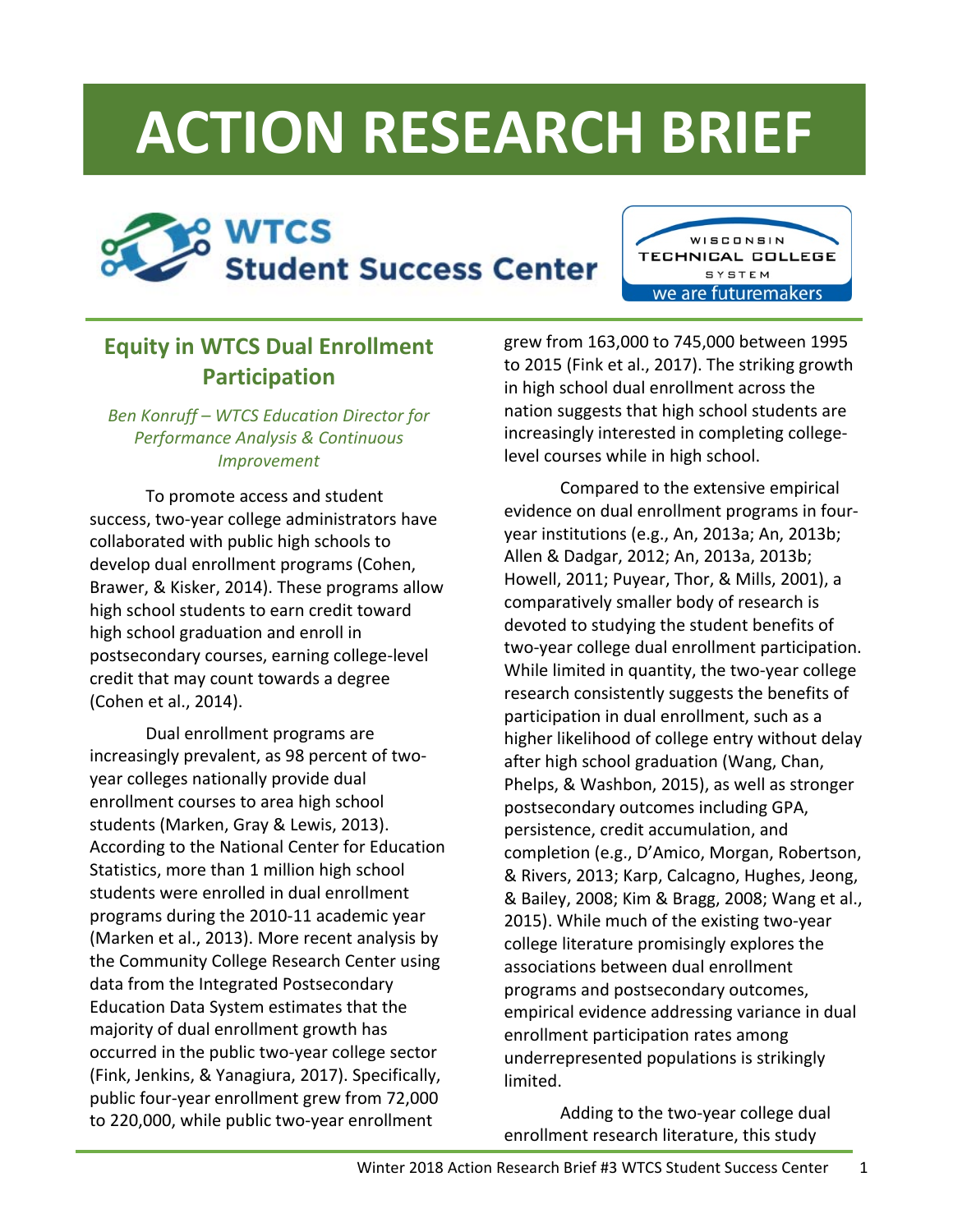explores equity in dual enrollment participation by race/ethnicity and gender. While the existing two-year college empirical research speaks to whether dual enrollment participation relates to student outcomes (e.g., D'Amico et al., 2013; Karp et al., 2008; Kim et al., 2008; Wang et al., 2015), less is known about the equitable representation of diverse populations participating in these potentially academic momentum building programs. Therefore, a detailed sub‐group analysis of dual enrollment participation in the two‐year college sector is needed.

This quantitative study aims to add to the two‐year college research by exploring equity in dual enrollment participation using data from the Wisconsin Technical College System (WTCS) and the Wisconsin Department of Public Instruction (DPI). The analysis is limited to dual enrollment participation during the 2015‐16 academic year within Wisconsin. This study includes a sub‐group analysis by student gender and race/ethnicity. Specifically, this research attempts to answer the following question:

*Research Question: Are there significant disparities in high school dual enrollment participation rates across demographic groups including gender and race/ethnicity within the WTCS?* 

#### **Relevant Literature**

A review of the two‐year college literature for this study explored two lines of inquiry; the relationship between dual enrollment participation and student outcomes, and the relationship between student race/ethnicity and student outcomes. The existing empirical evidence on the two topics highlight their relationship with student outcomes separately and bring to light the need to explore equity in dual enrollment participation.

#### **Dual Enrollment and Postsecondary Outcomes**

A prominent benefit for offering dual enrollment programming is to provide high school students an opportunity to receive both high school credit and postsecondary credit with completion of a single course. Through coordinated efforts between high schools and postsecondary institutions, high school students can choose from a breadth of subject areas that may not have been available if a dual enrollment partnership did not exist. Beyond an increase in high school educational offerings, the empirical research suggests several benefits for participating in dual enrollment programs, including a higher likelihood to participate in postsecondary education after high school graduation and stronger postsecondary outcomes.

 In general, the existing research on dual enrollment programming suggests that these offerings transmit positive benefits among participating high school students. Specifically, in a study investigating the associations between dual enrollment participation and postsecondary outcomes, D'Amico and colleagues (2013) conducted logistic regression analysis and concluded that dual enrollment participants performed better than non‐participants in relation to first‐to‐ second-year technical college retention. Similarly, Karp and colleagues (2008) found that dual enrollment participants in Florida and New York City had comparatively stronger postsecondary outcomes that included second year college retention, third year cumulative GPA, and more credits earned in the third year. Through path analysis of a sample of 15,000 first‐time Wisconsin Technical College students, Wang and colleagues (2015) found that dual enrollment participation is related to early academic momentum indicators such as more attempted credits, a higher likelihood of college entry without delay, and summer college enrollment after high school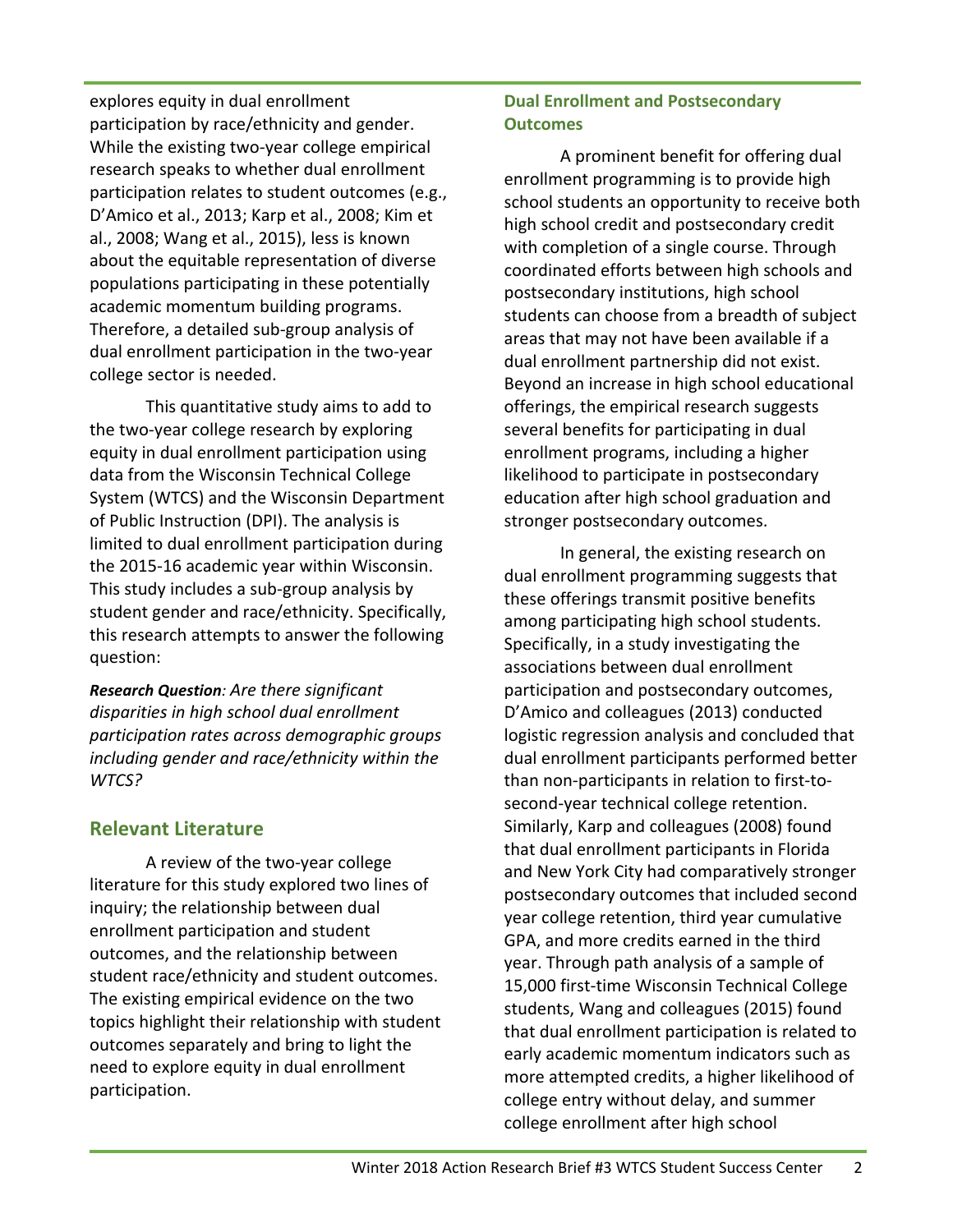graduation. Wang and colleagues (2015) also found that the identified early academic momentum indicators were positively related to the students' completion of a credential and second year retention. Despite differing statistical approaches, these collective findings within the two-year landscape are consistent in suggesting that dual enrollment has a significant and positive association with postsecondary student success.

 A limited body of two‐year and four‐ year college research has explored how dual enrollment programs transmit their positive effects among students most at risk of falling through the cracks towards college completion. Using sensitivity analysis with data from the National Education Longitudinal Study, An (2013a) found that dual enrollment has significant benefits in heightening college degree completion for low‐income students while generating weaker positive effects for students from more affluent backgrounds. Similarly, An (2013b) found that dual enrollment participation benefits low‐income students as much as non‐low‐income students in relation to first‐year college GPA and the likelihood of enrolling in college remediation. In a study conducted by Karp and colleagues (2007), regression analysis was used to assess the associations between dual enrollment and postsecondary outcomes for sub‐groups that included gender, high school achievement, and socioeconomic status.

Results revealed that students from low‐income backgrounds who participated in dual enrollment had a cumulative third year college GPA that was .27 points higher than low‐income students who did not participate in dual enrollment. High‐income students who participated in dual enrollment had a cumulative third year college GPA that was .17 points higher than high‐income non‐dual enrollment students. Karp and colleagues (2007) found that the difference (.27 versus .17) is statistically significant and suggest that

dual enrollment more positively effects low‐ income students in relation to college GPA. Collectively, research on the positive effects of dual enrollment across varying student populations suggests dual enrollment as a lever for helping underrepresented students attain postsecondary success.

To fully capitalize on the positive effects of dual enrollment offerings, an understanding of who is most likely to participate in these programs is needed. Specifically, there is a need to expand upon the knowledge of dual enrollment participation rates across varying populations to identify if inequities exist.

#### **Equity in Postsecondary Outcomes within the Two‐Year College Sector**

With an open access mission, two-year college enrollments in the U.S. have skyrocketed as brick‐and‐mortar two‐year institutions have nearly doubled in count since the early 1960s (Cohen et al., 2014). Government officials and community leaders look to these institutions to provide a wide range of academic opportunities, which has allowed more diverse populations with multifaceted barriers to academic success the ability to enroll (Cohen et al., 2014). While two‐year college access has supported a student enrollment increase from 5.7 to 7.2 million between 2000 and 2010, roughly 70 percent of two‐year college students never graduate with a postsecondary degree (National Center of Education Statistics, 2014).

Two‐year college degree completion rates and other public education student success statistics are strikingly disparate when analyzed by student race/ethnicity. According to the Penn Graduate School of Education's Institute for Research on Higher Education (2018), Wisconsin ranks  $49<sup>th</sup>$  in the nation for educational equity due to sizeable variance in student outcomes. Within the Wisconsin postsecondary system, white students' on‐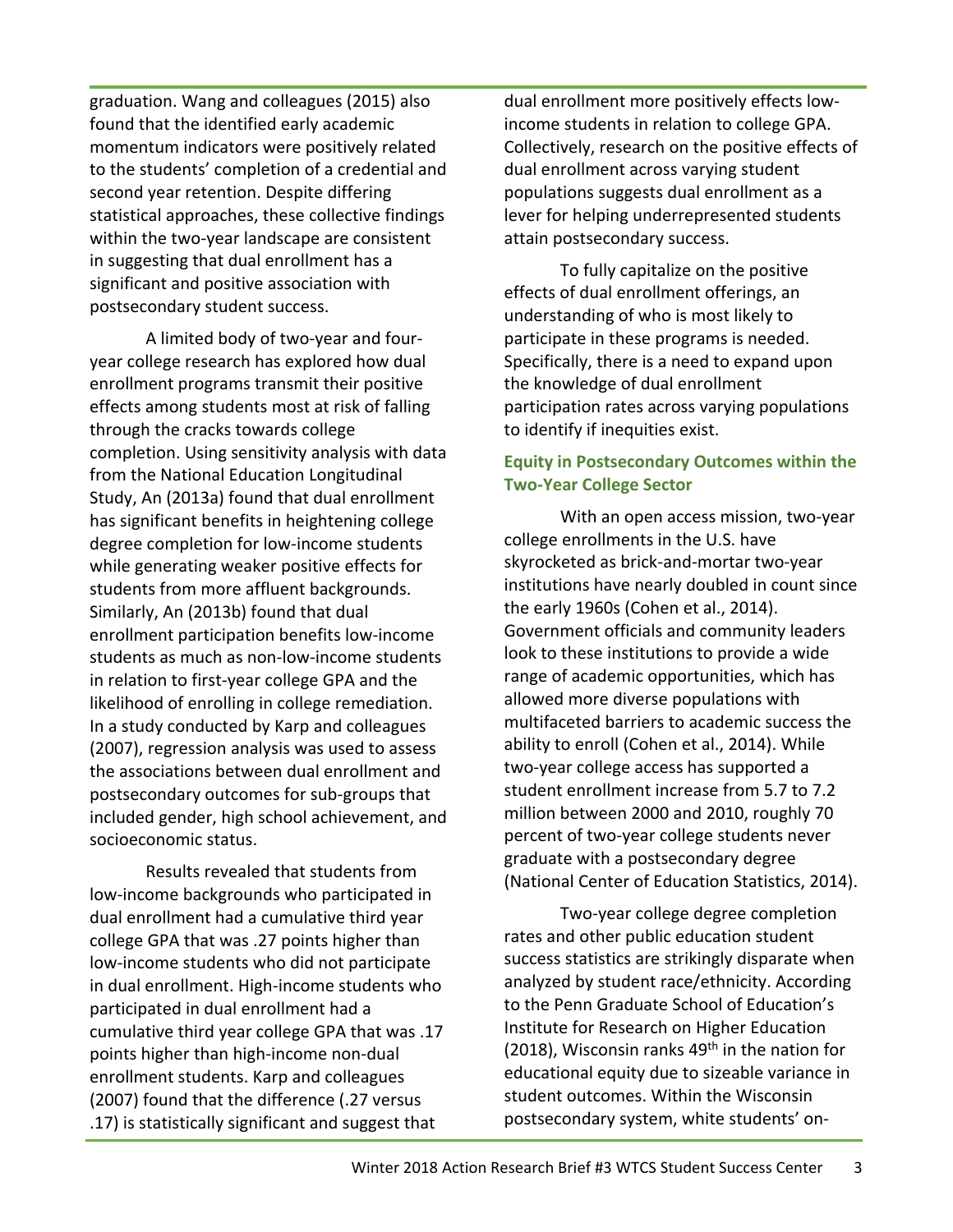time degree completion rate is 14.3 percentage points higher compared to students from all other race/ethnicities. Further, there is roughly a ten‐percentage point difference between minority race/ethnicity students enrolled in a degree and the percentage of this group in the overall state population. This finding demonstrates postsecondary participation equity gaps and is supported by national research conducted by Ashkenas and colleagues (2017) citing that both black and Hispanic students are currently more underrepresented at colleges than over 35 years ago despite the enactment of affirmative action educational policy. Collectively, these equity gaps in postsecondary enrollment and outcomes bring to light the importance of engaging all students in momentum building opportunities, such as high school dual enrollment, that fuel their educational aspirations and success.

#### **Data Sample**

This study includes 33,642 Wisconsin public high school students who participated in a WTCS dual enrollment course during the

2015‐16 academic year. Dual enrollment data was drawn from the WTCS Client Reporting System and is reported to the WTCS System Office on an annual basis by each of the 16 Wisconsin Technical Colleges. Of the dual enrollment sample, 4,405 (13.1%) of students had an unknown race/ethnicity, and 781 (2.3%) had an unknown gender. A total of 25,011 (74.3%) dual enrollment students identified as white, and 17,398 (51.7%) identified as female.

Dual enrollment participants were then compared to the 253,006 Wisconsin public high school students enrolled in the 2015‐16 academic year to better understand dual enrollment participation rates. Wisconsin public high school data was drawn from DPI's WISEdash data system and is reported to DPI by each Wisconsin public high school on an annual basis. Of the 2015‐16 Wisconsin public high school enrollees, 193,251 (76.4%) identified as white, and 122,835 (48.6%) identified as female. Descriptive statistics for both samples are summarized in Table 1.

| <b>Table 1. Sample Descriptive Statistics</b> |         |                               |        |                             |  |
|-----------------------------------------------|---------|-------------------------------|--------|-----------------------------|--|
|                                               |         | <b>High School Enrollment</b> |        | <b>WTCS Dual Enrollment</b> |  |
|                                               | Count   | $\%$                          | Count  | $\frac{0}{0}$               |  |
| <b>Total Sample</b>                           | 253,006 |                               | 33,642 |                             |  |
|                                               |         |                               |        |                             |  |
| <b>Race/Ethnicity</b>                         |         |                               |        |                             |  |
| American Indian/Alaskan                       |         |                               |        |                             |  |
| Native                                        | 3,037   | 1.2%                          | 253    | 0.8%                        |  |
| Asian                                         | 8,490   | 3.4%                          | 818    | 2.4%                        |  |
| <b>Black</b>                                  | 18,761  | 7.4%                          | 799    | 2.4%                        |  |
| Hispanic                                      | 23,747  | 9.4%                          | 1,781  | 5.3%                        |  |
| Pacific Islander                              | 207     | 0.1%                          | 39     | 0.1%                        |  |
| White                                         | 193,251 | 76.4%                         | 25,011 | 74.3%                       |  |
| Multiple                                      | 5,513   | 2.2%                          | 536    | 1.6%                        |  |
| Unknown                                       |         |                               | 4,405  | 13.1%                       |  |
|                                               |         |                               |        |                             |  |
| Gender                                        |         |                               |        |                             |  |
| Male                                          | 130,171 | 51.4%                         | 15,463 | 46.0%                       |  |
| Female                                        | 122,835 | 48.6%                         | 17,398 | 51.7%                       |  |
| Unknown                                       |         |                               | 781    | 2.3%                        |  |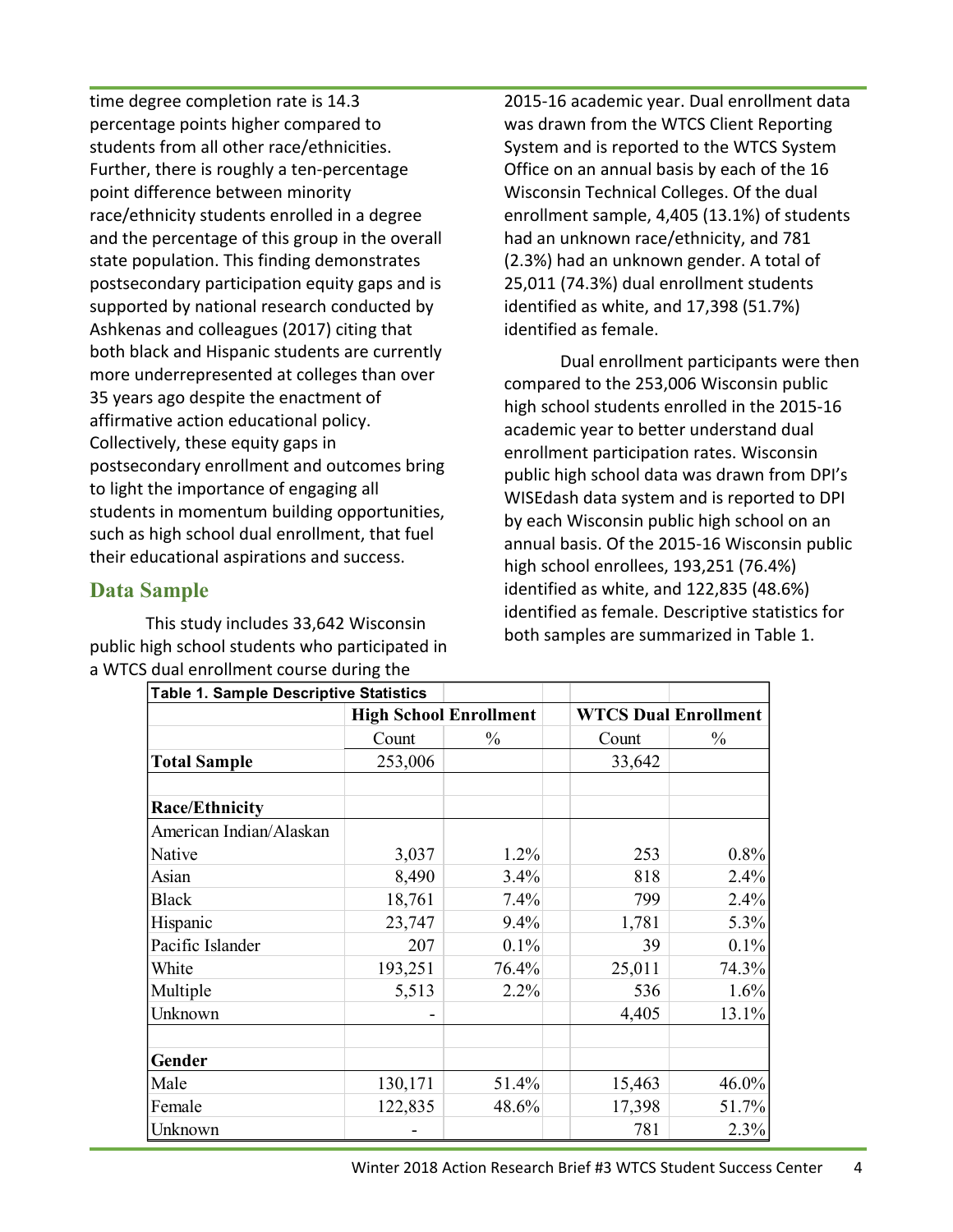#### **Statistical Methods**

To address this study's research question, Chi‐square tests were conducted to better understand the relationship between dual enrollment participation rates and student demographics. In the first Chi‐square test, dual enrollment participation was analyzed with student gender. In the second Chi‐square test, dual enrollment participation was analyzed with student race/ethnicity.

Missing data within this study's sample were nonexistent in the DPI high school enrollment data. However, roughly 13 percent of the WTCS dual enrollment student records did not include race/ethnicity, and roughly 2 percent did not include gender. Due to missing demographic records in the WTCS data, this study utilized list‐wise deletion when conducting data analysis by removing all cases with missing demographic data from the final analysis

#### **Results**

#### **Dual Enrollment Participation Rates**

Dual enrollment participation rates were calculated by dividing the count of students reported in WTCS dual enrollment by the count of students reported in the DPI high school enrollment data. A summary of dual enrollment participation rates by race/ethnicity and gender are presented in Table 2.

As shown in Table 2, 13.3 percent of the 2015‐16 Wisconsin public high school student population participated in a WTCS dual enrollment course during the 2015‐16 academic year. Dual enrollment participation rates in this study vary by student race/ethnicity and gender. Roughly 12 percent of male high school students participated in dual enrollment courses while 14.2 percent of females participated in dual enrollment courses.

| <b>Table 2. Dual Enrollment Participation Rates</b> |                                         |                                       |                                                                  |  |  |
|-----------------------------------------------------|-----------------------------------------|---------------------------------------|------------------------------------------------------------------|--|--|
|                                                     | <b>High School</b><br><b>Enrollment</b> | <b>WTCS Dual</b><br><b>Enrollment</b> | <b>Dual Enrollment</b><br>Participation<br>Rate<br>$\frac{0}{0}$ |  |  |
|                                                     | Count                                   | Count                                 |                                                                  |  |  |
| <b>Total Sample</b>                                 | 253,006                                 | 33,642                                | 13.3%                                                            |  |  |
| <b>Race/Ethnicity</b>                               |                                         |                                       |                                                                  |  |  |
| American Indian/Alaskan                             |                                         |                                       |                                                                  |  |  |
| Native                                              | 3,037                                   | 253                                   | 8.3%                                                             |  |  |
| Asian                                               | 8,490                                   | 818                                   | $9.6\%$                                                          |  |  |
| <b>Black</b>                                        | 18,761                                  | 799                                   | 4.3%                                                             |  |  |
| Hispanic                                            | 23,747                                  | 1,781                                 | 7.5%                                                             |  |  |
| Pacific Islander                                    | 207                                     | 39                                    | 18.8%                                                            |  |  |
| White                                               | 193,251                                 | 25,011                                | 12.9%                                                            |  |  |
| Multiple                                            | 5,513                                   | 536                                   | 9.7%                                                             |  |  |
| Unknown                                             |                                         | 4,405                                 | N/A                                                              |  |  |
| Gender                                              |                                         |                                       |                                                                  |  |  |
| Male                                                | 130,171                                 | 15,463                                | 11.9%                                                            |  |  |
| Female                                              | 122,835                                 | 17,398                                | 14.2%                                                            |  |  |
| Unknown                                             |                                         | 781                                   | N/A                                                              |  |  |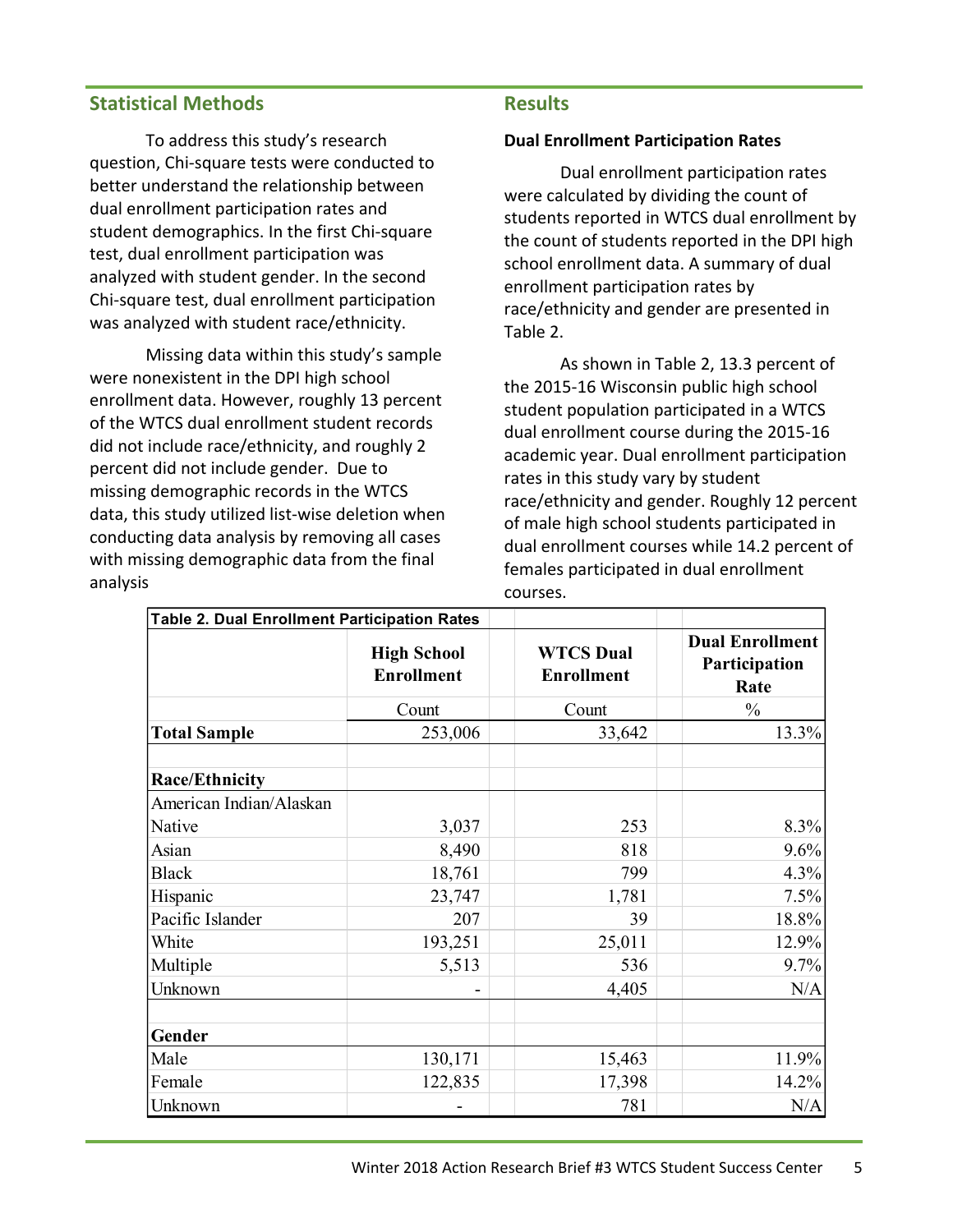Nearly 13 percent of white high school students participated in a dual enrollment course while 7.5 percent of Hispanic and 4.3 percent of black students participated in a dual enrollment course. As referenced in Table 2, the Hispanic and black student populations represented the second and third largest population within Wisconsin public high schools. The Pacific Islander population had the highest dual enrollment participation rate of 18.8 percent and had the smallest high school population size of 207 students.

#### **Chi‐square Tests**

Within the first Chi‐square test, gender was revealed to not be a significant variable in this study. The Chi‐square test p‐value was .674 signifying there is not a significant difference in dual enrollment participation rates when comparing male and female students at the state‐wide level.

Within the second Chi‐square test, race/ethnicity was identified as a significant variable. The Chi‐square test p‐value was .019 suggesting there is a significant difference in dual enrollment participation rates among the seven race/ethnicities analyzed in this research at the state‐wide level. This is evidenced by the participation rates presented in Table 2. Specifically, the black and Hispanic high school populations are significantly underrepresented in dual enrollment participation compared to the white high school student population. It is also important to note that the Hispanic and black populations are the second and third largest high school student population.

#### **Turning Research into Professional Learning**

Given this study's research question, Career Prep/K‐12 Relations college leaders were invited to participant in a professional learning opportunity embedded within the WTCS Career Prep System Called Meeting held in November 2018. Roughly 30 WTCS college staff were in attendance.

During the session, the implications of this study were reviewed; attendees received college‐ level dual enrollment participation rates disaggregated by district high school and student gender and race/ethnicity; and college attendees were asked to participate in facilitated discussions to build their data literacy and explore their college results to support student success. Attendees noted that high school student interest in course offerings, family awareness of high school dual enrollment, and transportation to a college to participate in a college offered dual enrollment course could be related to *why* certain student populations participate in dual enrollment while others do not. This prompted attendees to want to reconvene at their college and further explore dual enrollment course offerings to better understand dual enrollment access and existing high school student participation. Attendees also noted that their area high schools would be interested in better understanding equity in dual enrollment participation rates and that the provided data could serve as a point of discussion in future partnership building. A sample of the college‐level dual enrollment participation rates by high school given to each attendee is provided in Table 3.

| Table 3. Dual Enrollment Participation Rates by High School                                                                  |                                     |       |               |             |                                   |       |               |                                           |                 |              |        |             |
|------------------------------------------------------------------------------------------------------------------------------|-------------------------------------|-------|---------------|-------------|-----------------------------------|-------|---------------|-------------------------------------------|-----------------|--------------|--------|-------------|
|                                                                                                                              | <b>High School Enrollment Count</b> |       |               |             | <b>WTCS Dual Enrollment Count</b> |       |               | <b>Dual Enrollment Participation Rate</b> |                 |              |        |             |
| <b>High School</b>                                                                                                           | <b>Minority</b>                     | White | <b>Female</b> | <b>Male</b> | l Minority                        | White | <b>Female</b> | <b>Male</b>                               | <b>Minority</b> | <b>White</b> | Female | <b>Male</b> |
| High School A                                                                                                                | 364                                 | 983   | 654           | 693         | 84                                | 196   | 121           | 176                                       | 23.1%           | 19.9%        | 18.5%  | 25.4%       |
| High School B                                                                                                                | 344                                 | 1255  | 754           | 845         | 56                                | 168   | 155           | 109                                       | 16.3%           | 13.4%        | 20.6%  | 12.9%       |
| High School C                                                                                                                | 316                                 | 694   | 468           | 542         | 49                                | 147   | 119           | 125                                       | 15.5%           | 21.2%        | 25.4%  | 23.1%       |
| Dual Enrollment includes students with a course record tied to a recognized credit code of 8A, 8B, 1A, 1B, 9C, 9H, 9B, or 9K |                                     |       |               |             |                                   |       |               |                                           |                 |              |        |             |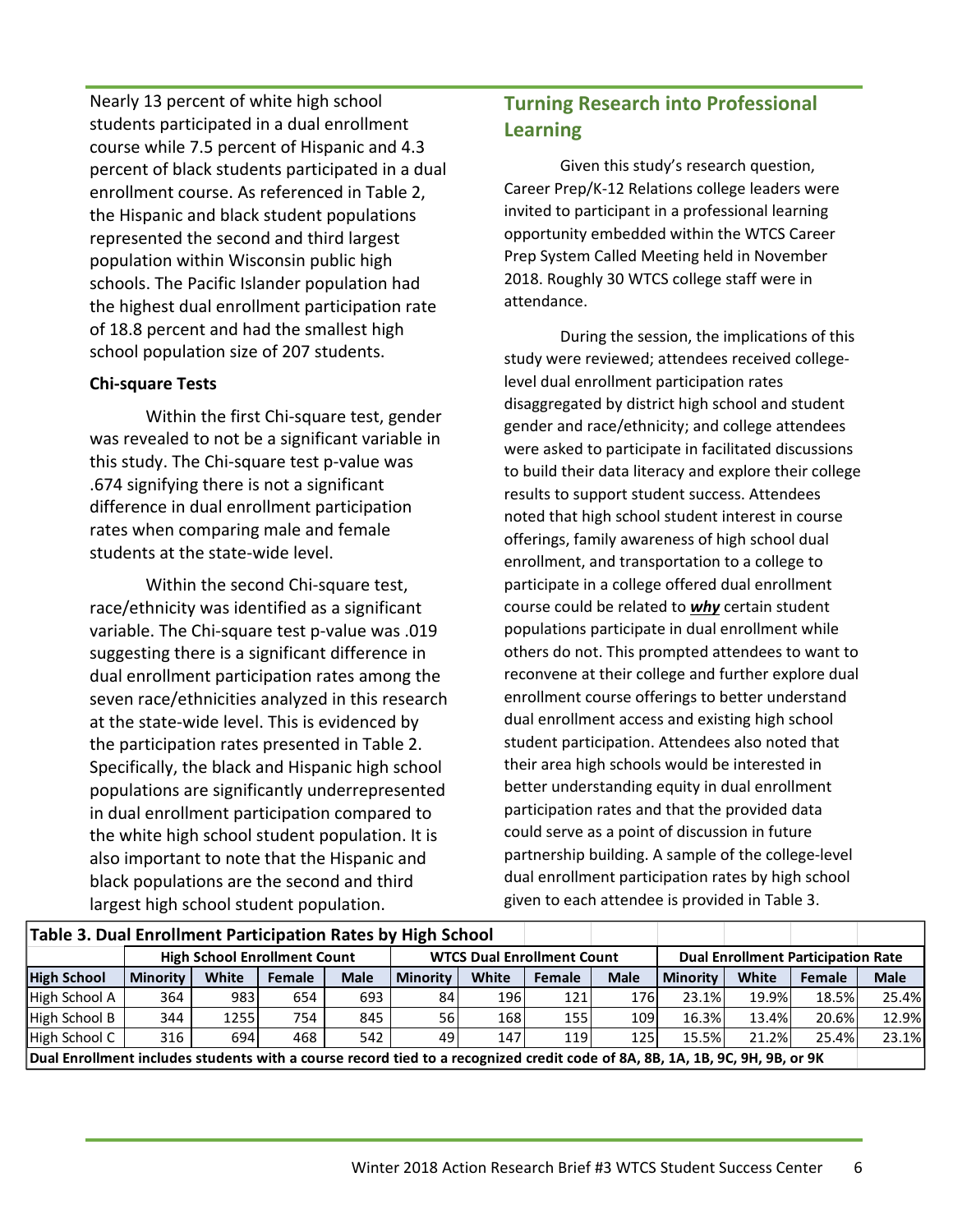#### **References**

- Adelman, C. (2006). The toolbox revisited: Paths to degree completion from high school through college. Retrieved from the U.S. Department of Education website: https://www2.ed.gov/rschstat/research/pubs/toolboxrevisit/toolbox.pdf
- Allen, D., & Dadgar, M. (2012). Does dual enrollment increase students' success in college? Evidence from a quasi‐experimental analysis of dual enrollment in New York City. New Directions for Higher Education, 2012(158), 11‐19. doi:10.1002/he.20010
- An, B. P. (2013a). The impact of dual enrollment on college degree attainment: Do low‐ SES students benefit? Educational Evaluation and Policy Analysis, 35, 57‐75. doi:10.3102/0162373712461933
- An, B. P. (2013b). The influence of dual enrollment on academic performance and college readiness: Differences by socioeconomic status. Research in Higher Education, 54, 407‐432. doi:10.1007/s11162‐012‐9278‐z
- Ashkenas, J., Park, H., & Pearce, A. (2017). Even with Affirmative Action, Blacks and Hispanics Are More Underrepresented at Top Colleges Than 35 Years Ago. Available online: https://www.nytimes.com/interactive/2017/08/24/us/affirmative‐action.html
- Attewell, P., Heil, S., & Reisel, L. (2012). What is academic momentum? And does it matter? *Educational Evaluation and Policy Analysis, 34,* 27‐44. doi: 10.3102/0162373711421958
- Cohen, A. M., Brawer F. B., & Kisker, C. B. (2014). *The American community college* (6 ed.). San Francisco, CA: Jossey‐Bass.
- D'Amico, M. M., Morgan, G. B., Robertson, S., & Rivers, H. E. (2013). Dual enrollment variables and college student persistence. Community College Journal of Research and Practice, 37, 769‐779. doi:10.1080/10668921003723334
- Fink, J., Jenkins, D., & Yanagiura, T. (2017). What happens to Students who take Community College Dual Enrollment course in High School. Community College Research Center.
- Harnish, D., & Lynch, R. L. (2005). Secondary to postsecondary technical education transitions: An exploratory study of dual enrollment in Georgia. Career and Technical Education Research, 30, 169‐188. doi:10.5328/CTER30.3.169
- Hill, P. (2016). 50 years ago, one report introduced Americans to the black-white achievement gap. Here's what we've learned since. Available online: http://www.chalkbeat.org/posts/us/2016/07/13/50‐years‐ago‐the‐coleman‐report‐revealed‐ the‐black‐white‐achievement‐gap‐in‐america‐heres‐what‐weve‐learned‐ since/#.V83g\_WU0lE5 (Links to an external site.)Links to an external site.
- Howell, J. S. (2011). What influences students' need for remediation in college? Evidence from California. *The Journal of Higher Education*, *82*, 292‐318. doi:10.1353/jhe.2011.0014
- Institute for Research on Higher Education. (2018). College Opportunity Risk Assessment: Wisconsin. Philadelphia, PA: Institute for Research on Higher Education, Graduate School of Education, University of Pennsylvania. https://irhe.gse.upenn.edu/sites/default/files/College‐ Opportunity‐Risk‐Assessment‐2018‐WISCONSIN.pdf
- Karp, M. M., Calcagno, J. C., Hughes, K. L., Jeong, D. W., & Bailey, T. (2008). Dual enrollment students in Florida and New York City: Postsecondary outcomes. New York, NY: Community College Research Center, Teachers College, Columbia University. Retrieved from http://files.eric.ed.gov/fulltext/ED500537.pdf
- Kim, J., & Bragg, D. D. (2008). The impact of dual and articulated credit on college readiness and retention in four community colleges. Career and Technical Education Research, 33,